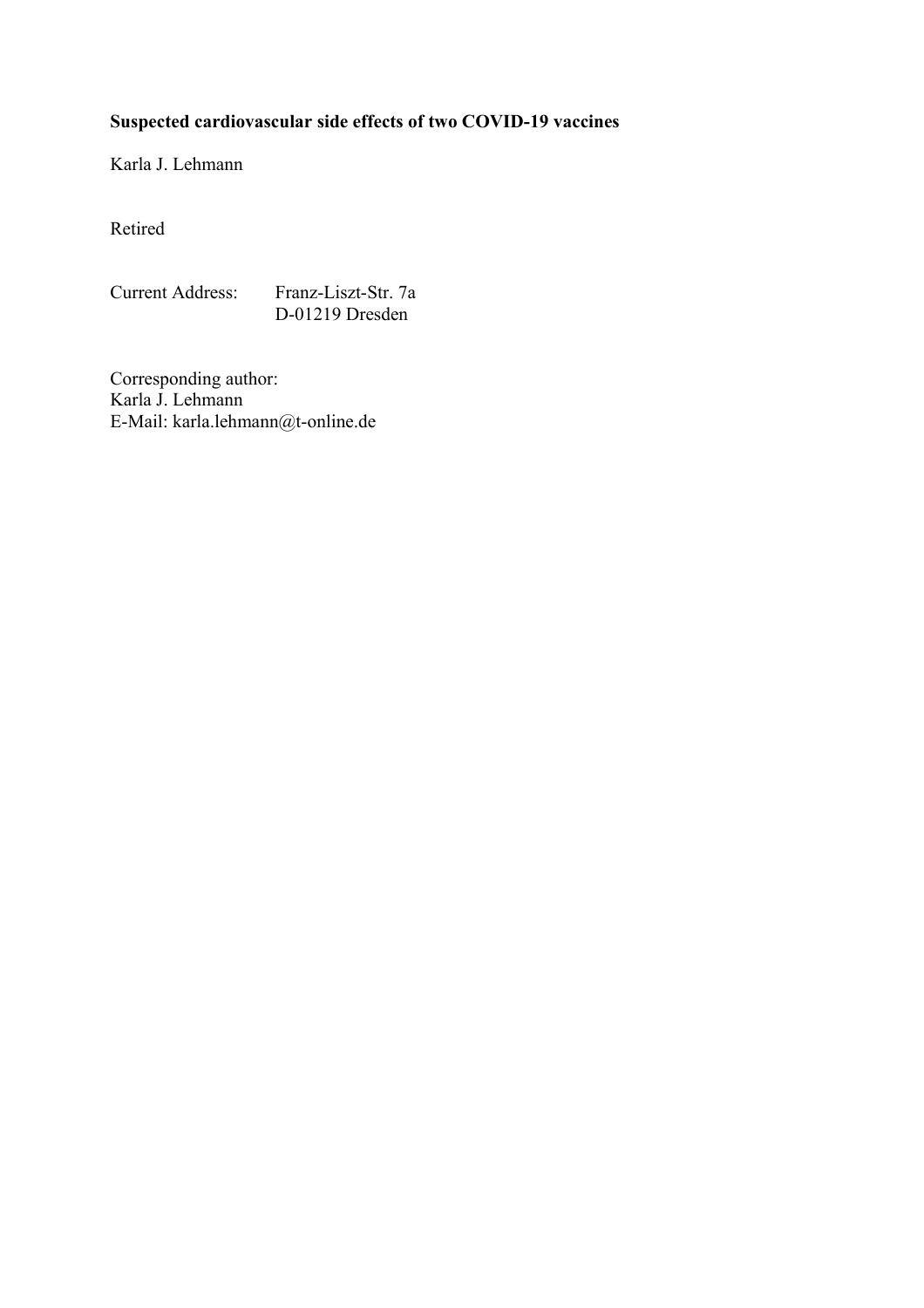## **Abstract**

Fatalities or cardiovascular side effects of vaccines were rather uncommon in the past. So far, numerous reports of side effects and deaths associated with Covid-19 vaccination have been accepted behind the background of the pandemic situation and the priority vaccinated elderly population at the beginning of the vaqccination campaign. Cardiac and heart circulatory disturbances resp. cardiovascular side effects associated with the application of Covid-19 vaccines have not been recognized up to now with the exception of thrombotic/embolic side effects and cases of myo-/pericarditis. But the mechanism of action suggests that downregulation of ACE2 by non-neutralised spike proteins may have cardiovascular effects.

The objective of this analysis was to determine the total number of reported adverse events and fatalities and to record suspected important cardiovascular adverse events up to the cutoff date in European countries. Therefore, a current review/analysis of spontaneously reported fatalities as well as of adverse events after application of Covid-19 vaccines has been performed. Data were retrieved from the EudraVigilance web reports of the European Medicines Agency (EMA), partly also from the safety reports of the German PEI.

Covid-19 vaccine-associated suspected side effects and related deaths are alarming. Surprisingly, numerous cardiovascular reactions were reported, many of which were lifethreatening. Cardiac and heart circulatory caused fatalities alone accounted for about 33% of all Comirnaty<sup>R</sup> vaccine-related deaths.

The second most important side effects were vascular thrombotic/embolic side effects, often also associated with serious consequences. Based on their quality and quantity, these side effects seem to be characteristic for spike-producing vaccines and do not appear to be substance-specific. Further investigations are needed to clarify the approximately 3.5 times more frequent cases of sinus vein thrombosis and the some different frequent cases of thrombotic/embolic events after Vaxzevria<sup>R</sup>.

The hypothesis could be confirmed. Because of their importance and their sometimes lifethreatening consequences, cardiovascular side effects need to be better communicated.

Limitations of the investigation result from the individual reporting and recording procedure, the lack of detailed individual information and the lack of an appropriate comparison population.

# **Introduction**

It is very well recognized that the coronavirus SARS-CoV-2 needs the membrane-bound aminopeptidase ACE2 (angiotensin-converting enzyme 2) for cell entry before replication will start. Responsible for binding to the receptor ACE2 is subunit S1 of the viral spikes with its receptor binding domain (RBD). The S1-protein–receptor interaction determines the tissue tropism of the virus. It is likely that one of the reasons for its specific dangerousness and multi-organ toxicity is the expression of ACE2 in numerous organ tissues, such as those of the lung, heart, vascular system, gastrointestinal tract, skin or central nervous system [1, 2, 3].

Since ACE2 plays a potent counterregulatory role in the RAAS pathway, its downregulation by SARS-CoV-2 or by isolated spikes can result in activation of the RAAS, particularly in an increase in Angiotensin II. Acute pathophysiologically harmful consequences might occur, such as acute blood pressure íncrease, hypertensive crisis, circulatory collaps, myocardial ischemia, infarcts, strokes etc. Numerous cardiovascular manifestations of Covid-19 disease have been reported [4,5], but these appear to be missing from the side effect profile of spikeproducing vaccines summarized in the marketing authorization holder's product characteristics (SmPC).

Additionally, a recent letter to the Medicines and Healthcare Products Regulatory Agency drew attention to the high number of COVID-19 vaccine-attributed deaths (1,253) and adverse drug reactions (ADRs, 888,196 from 256,224 individual reports) that have been reported for all vaccines until May 26th 2021 via the Yellow Card system in the UK [6]. Also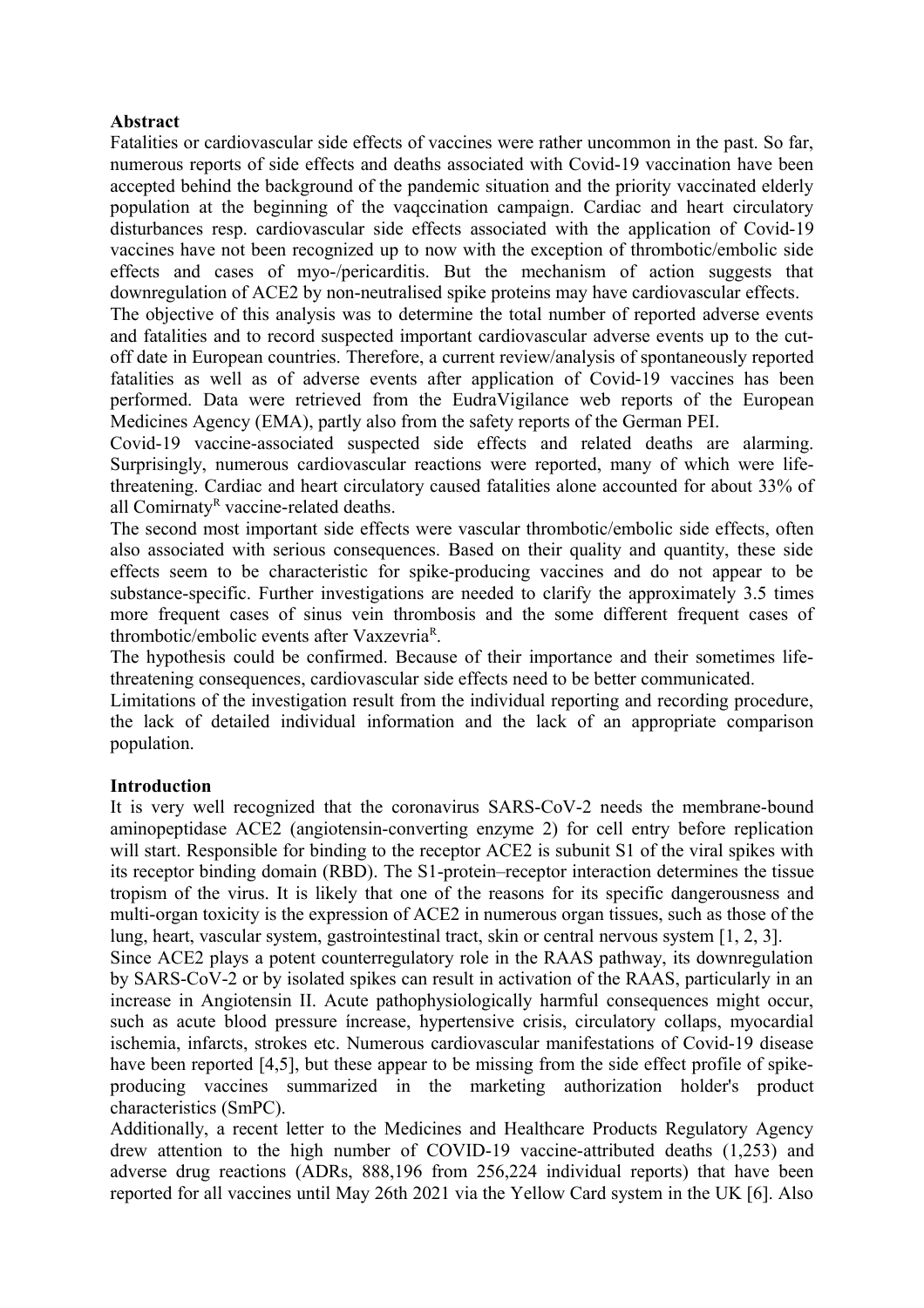in Germany, an unexpectedly high number of adverse reactions and of fatalities related to Covid-19 vaccination (n=79,106 resp. 873 [8]) were observed within the first 5 months since the start of vaccination. An explanation for this phenomenon does not exist to date.

We asked the following questions: 1. Can the high number of Covid-19 vaccine attributed side effects and deaths reported for the UK and Germany be confirmed for other European countries? 2. Is there an association between cardiovascular side effects and Covid vaccination?

I performed an analysis first for total individual cases suffering from any suspected side effects, as well as from related fatal outcomes, collected in the EudraVigilance database for the four vaccines that were granted the "Conditional Marketing Authorization" (CMA).

In a second step, I focused on suspected reported cardiovascular side effects of the mRNA-Vaccine Comirnaty<sup>R</sup> and the vector vaccine Vaxzevria<sup>R</sup> which can be potentially lifethreatening.

# **Methods**

This review/analysis is not based on a clinical trial. It deals with the evaluation of anonymously reported adverse events of vaccinated healthy individuals in publicly available databases or reports. Identification of individuals was not possible. According to the Ethics Committee of the Saxon State Medical Association (SLÄK), an ethics vote is not necessary for anonymised, non-personalised data.

The primary objective was to determine the total number of reported adverse events and deaths and to record suspected cardiovascular adverse events.

Data were retrieved from Web Reports of EudraVigilance [7] of the European Medicines Agency (EMA) and the Safety report from the German PEI [8].

[EudraVigilance](https://www.ema.europa.eu/en/human-regulatory/research-development/pharmacovigilance/eudravigilance) is a system designed for the reporting of suspected side effects. The EudraVigilance system allows the detection of signals of suspected side effects that were previously unknown and of new information on known side effects. Therefore, it seems to be suitable to help answer the questions raised.

The EudraVigilance database is updated weekly and the data is constantly growing. The cutoff dates were June 5<sup>th</sup> (all suspected adverse reactions and related fatalities as well as cardiacand heart-circulatory system-ADRs after vaccination with Tozinameran/Comirnaty<sup>R</sup>) and 12th June 2021 (CNS and peripheral suspected vascular adverse reactions after vaccination with Tozinameran/Comirnaty<sup>R</sup> and Vaxzevria<sup>R</sup>).

The total number of deaths was evaluated by summing the fatal outcomes in all 27 defined reaction groups (Table 6 of the EudraVigilance system).

The number of individual cases for a selected reaction resp. search term were retrieved from the reaction groups of Tab 6, which provides the most detailed level of information. Because several defined reaction groups of the EudraVigilance Web Reports contain information on relevant search terms/selected reactions (e.g. cardiac arrest, cardiac death, sudden cardiac death, sudden death), all reaction groups had to be systematically searched for these selected reactions.

The running total of individual cases available in Tab 1 of EudraVigilance was the value that I have used to quantify the total number of individual cases that have been reported to EudraVigilance for the selected vaccine.

All information on included suspected side effects should primarely not be considered or interpreted as meaning that the vaccine causes the observed effect or is unsafe to use.

#### **Results**

The global side effect profile of the COVID-19 vaccines in the EudraVigilance database is more comprehensive and differentiated compared to the German safety reports. Those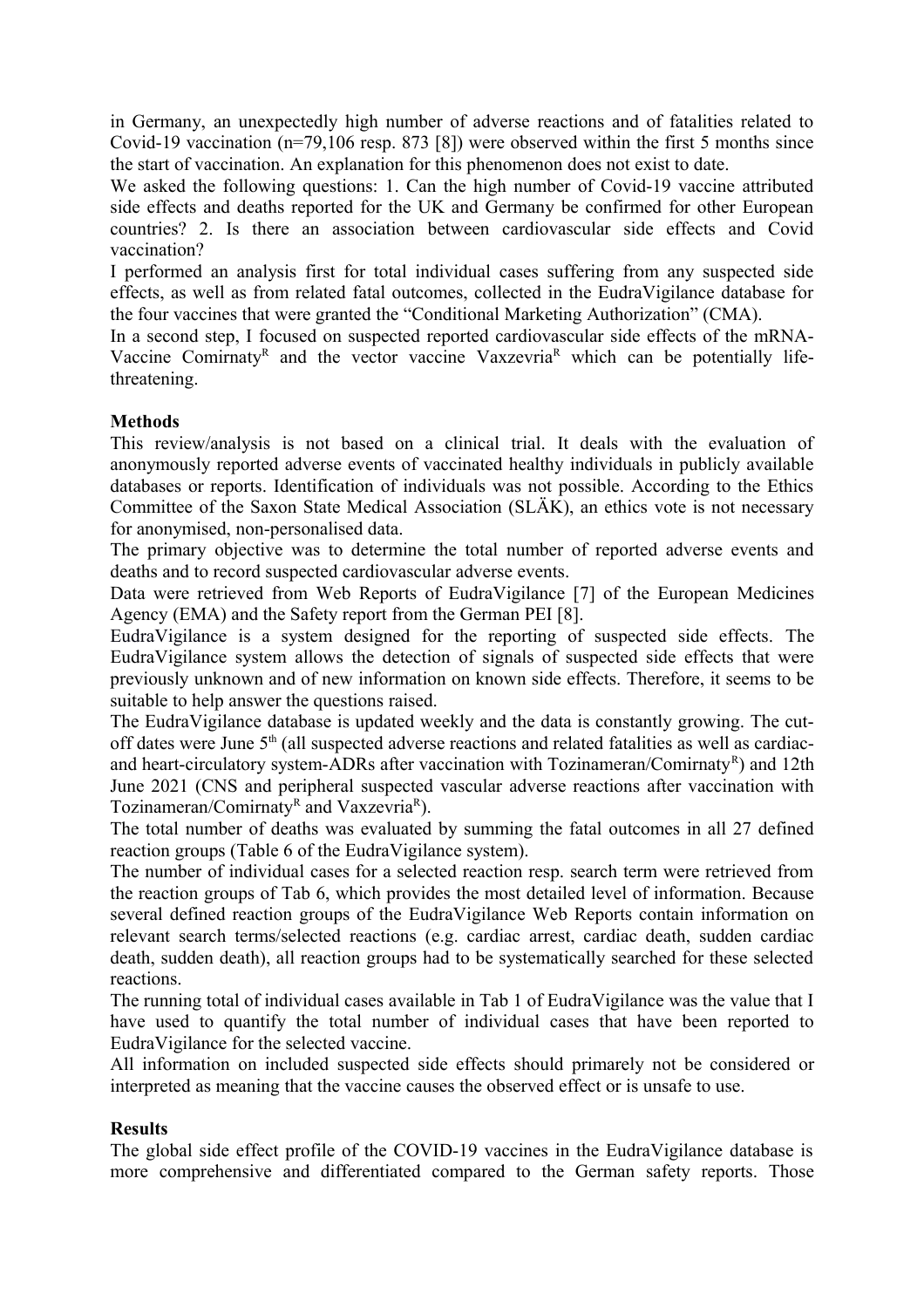vaccinated were predominantly between the ages of 18-64 years (66-81.6%). Among them, 67–74% were women and 24-31% men.

From a total of 525,907 individual cases (approximately 0.2% of all vaccinations reported up to June 5th 2021) for all four vaccines associated with any suspected side effects, 13,867 were fatalities (2.64%) (Table 1).

*Table* 1*: Total individual cases with any adverse reaction (a) and fatal outcomes (b) after vaccination up to June 5th 2021 (EudraVigilance, 7) and up to May 31st 2021(Germany, 8).* 

| <b>Vaccine</b>                                                                     | <b>European countries</b>                       | <b>Germany</b>                                                                                 |
|------------------------------------------------------------------------------------|-------------------------------------------------|------------------------------------------------------------------------------------------------|
| <b>Comirnaty®</b><br>(since December 8th<br>2020 in the UK)                        | a) 212,053 / 180 days (1,178/day)<br>b) 6,732   | a) 34,735/156 days (223/day)<br>b) 674                                                         |
| <b>Moderna</b><br>(available since<br>approximately<br><b>January 11th 2021)</b>   | a) 40,712/146 days (279/day)<br>b) 3,821        | a) 8,319/141 days (59/day)<br>b) 19                                                            |
| <b>Vaxzevria®</b><br>(available since<br>approximately<br>February, $1^{st}$ 2021) | a) 264,549/125 days (2,116/day)<br>b) $2,848$   | a) 34,870/120 days (291/day)<br>b) 162                                                         |
| <b>Janssen (since</b><br>about March 12th<br>2021)                                 | a) 8,593/86 days (100/day)<br>b) 466            | a) 733/80 days (0.9/day)<br>b)5                                                                |
| <b>Total</b>                                                                       | a) 525,907<br>b) $13,867$ (2.64 % of a, 77/day) | a) 79,106 (449 unspecified)<br>(507/day)<br>b) $873$ (13 unspecified)<br>(1.1 % of a; 5.6/day) |

On average, 1.1% of vaccinated persons with ADRs in Germany and 2.64 % of Europeans died in connection with ADRs. The high number of individual cases with adverse reactions and related deaths, especially in connection with Vaxzevria®, is atypical for any vaccine. Compared to the 2014 annual total number of side effects of all vaccinations in Germany [9] (3,720 cases; 10.2/day with a total of only three deaths in adults and 9 in children; 0.03 cases/day) and to the average annual rate in Germany [10] (3.8 reports/day and 0.028 deaths/day for adults), there was a 50–133-fold increase in reported side effects in temporal relation to COVID-19 vaccinations and a 187–200-fold increase in vaccination ADR-related fatalities.

When reviewing the 27 reaction groups in the EudraVigilance database, many cardiac and heart-circulatory ADRs as well as CNS and peripheral cardiovascular reactions were noticed. That had not previously been the focus of attention. Suspected cardiovascular reactions and blood coagulation-related laboratory values are presented for Tozinameran/Comirnaty® (Tables 2 and 3) and the vaccine from AstraZeneca (Table 4). The search terms within the reaction groups are mentioned in Tables 2 to 4.

Suspected cardiac and heart circulatory side effects associated with Comirnaty<sup>R</sup>

Of a total of 1719 cardiac arrests associated with Comirnaty<sup>R</sup> vaccination (0.8% of individual cases), the majority of those affected could not be saved. 1575 (92%) died (see Tab. 2).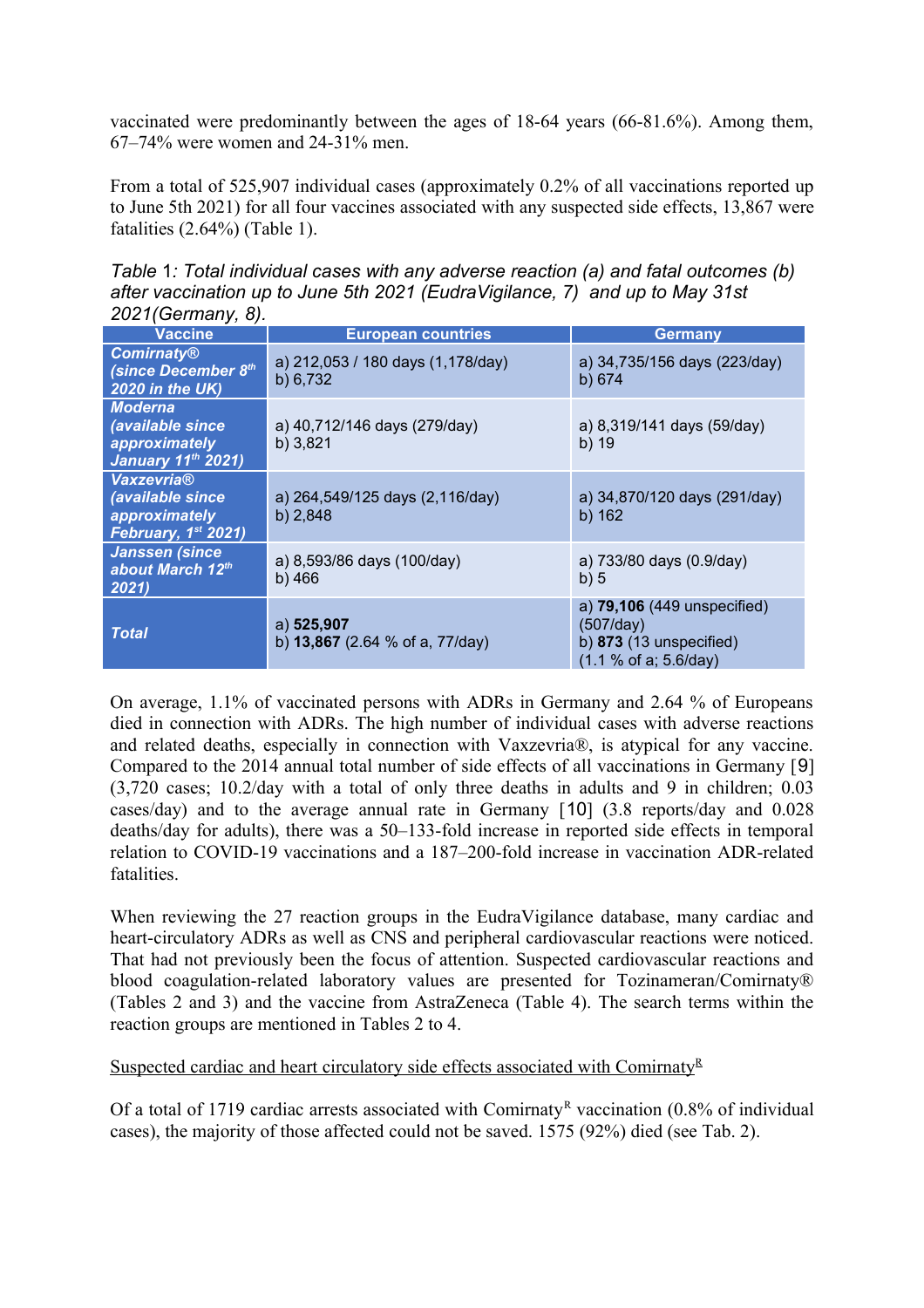Table *2*: Comirnaty®/Tozinameran vaccine - suspected adverse reactions related to cardiac and heart circulatory disorders from the EudraVigilance database up to June  $5<sup>th</sup>$  2021

| <b>Search terms</b>                                                                                                                                                                                                              | <b>Number of individual</b><br>cases with suspected<br>adverse reactions<br>(EudraVigilance) [7] | % from<br>212,053 total<br>individual cases<br>$[7]$ | <b>Number of fatal</b><br>outcomes<br>% of<br>cardiovascular<br>suspected<br>adverse<br>reactions) [7] |
|----------------------------------------------------------------------------------------------------------------------------------------------------------------------------------------------------------------------------------|--------------------------------------------------------------------------------------------------|------------------------------------------------------|--------------------------------------------------------------------------------------------------------|
|                                                                                                                                                                                                                                  | <b>Cardiac disorders</b>                                                                         |                                                      |                                                                                                        |
| <b>Cardiac arrest, cardio-</b><br>respiratory arrest,<br>cardiac death, death,<br>sudden cardiac death,<br>sudden death (*1,*2)                                                                                                  | 1,719                                                                                            | 0.8%                                                 | 1,575 (92 %)                                                                                           |
| <b>Acute left ventricular</b><br>failure, cardiac failure,<br>acute congestive heart<br>failure, left ventricular<br>failure, right ventricular<br>Failure (*2)                                                                  | 524                                                                                              | 0.25%                                                | 173 (33 %)                                                                                             |
| <b>Acute myocardial</b><br>infarction,<br>myocardial infarction (*2)                                                                                                                                                             | 703                                                                                              | 0.33%                                                | 206 (29.3 %)                                                                                           |
| <b>Acute coronary</b><br>syndrome, angina<br>pectoris, coronary<br>arteriospasm,<br>cardiovascular disorder,<br>cardiovascular<br>insufficiency, coronary<br>artery disease,<br>occlusion, stenosis,<br>myocardial ischemia (*2) | 637                                                                                              | 0.3%                                                 | 64 (10 %)                                                                                              |
| Myocarditis, pericarditis,<br>pleuropericarditis,<br>Autoimmune-myocarditis<br>$(*2)$                                                                                                                                            | 562                                                                                              | 0.27%                                                | $9(1.6\%)$                                                                                             |
| Chest pain (*1)                                                                                                                                                                                                                  | 3,008                                                                                            | 1.42 %                                               | $35(1.2\%)$                                                                                            |
|                                                                                                                                                                                                                                  | <b>Heart-circulatory disorders</b>                                                               |                                                      |                                                                                                        |
| Tachycardia (*2, *3)<br>Arrhythmia,<br>tachyarrhythmia, atrial<br>and ventricular<br>fibrillation and flatter<br>$(*2, *3)$                                                                                                      | 5,788<br>1,809                                                                                   | 2.7 %<br>0.85%                                       | 40 (0.69 %)<br>74 (4.1 %)                                                                              |
| <b>Circulatory collaps,</b><br>peripheral circulation<br>failure (*4)                                                                                                                                                            | 255                                                                                              | 0,12%                                                | 34 (13.3 %)                                                                                            |
| <b>Hypertension, increased</b><br>blood pressure (*3,*4)<br><b>Hypertensive crisis,</b><br>accelerated<br>hypertension,<br>hypertensive emergency,                                                                               | 5,579<br>551                                                                                     |                                                      |                                                                                                        |
| malignant hypertension<br>$(*4)$                                                                                                                                                                                                 | $\Sigma = 6,130$                                                                                 | 2.9 %                                                | 29 (0.47 %)                                                                                            |
| <b>Palpitations (*2)</b>                                                                                                                                                                                                         | 2,726                                                                                            | 1.3%                                                 | $\mathbf 1$                                                                                            |
| <b>Extrasystoles (*2)</b>                                                                                                                                                                                                        | 335                                                                                              | 0.16%                                                | $\pmb{0}$                                                                                              |

*\*) Oracle BI interactive dashboard reported suspected reactions from the reaction groups: 1 -*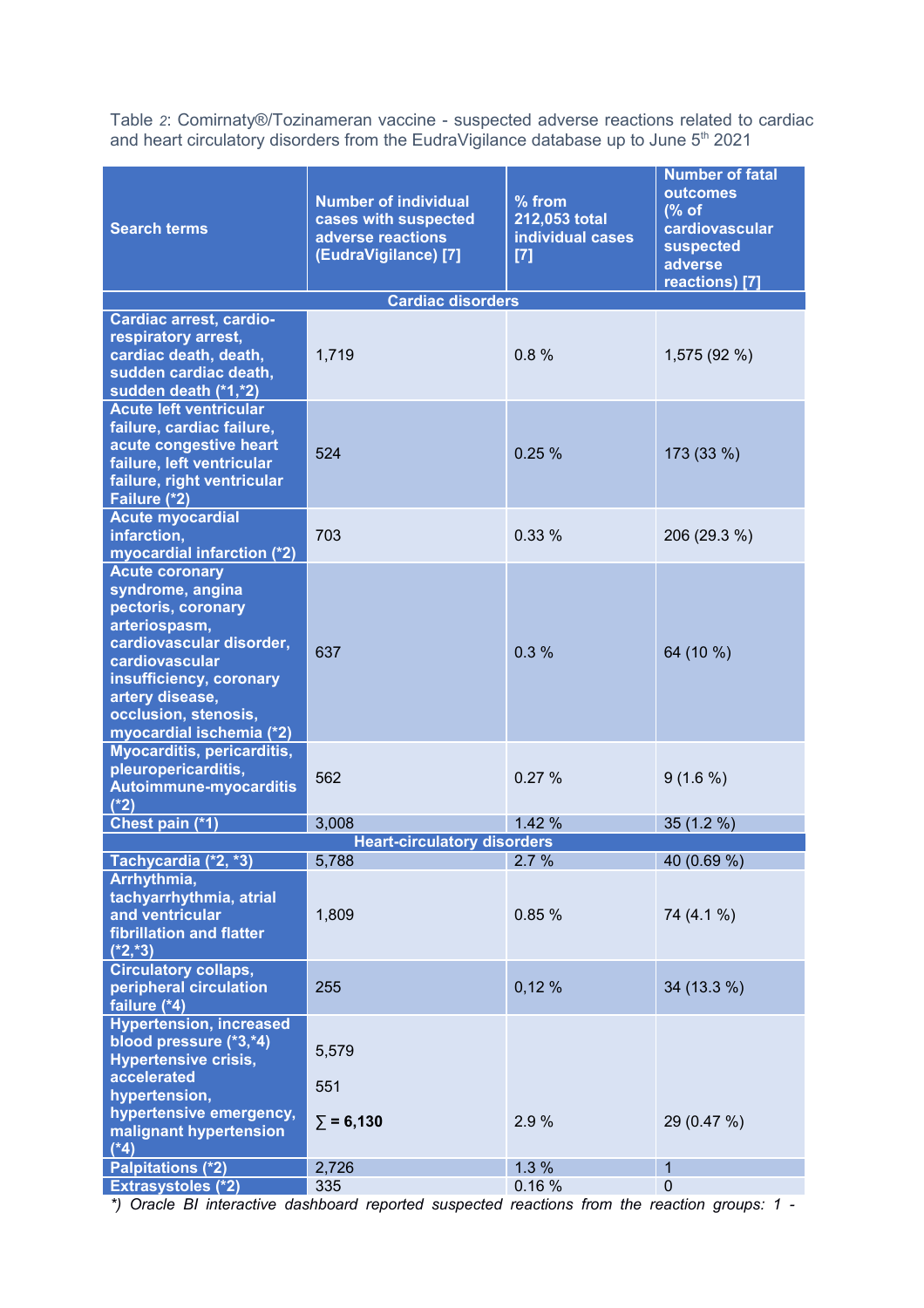*general disorders and administration site conditions, 2 - cardiac disorders, 3 - investigations, 4 vascular disorders*

Acute heart failure (including 8 cases of right heart failure) occurred in 524 cases (0.25% of the total amount of adverse events). The severity of the disease resulted in 173 deaths (33%). Of 703 heart attacks, 206 were fatal (29.3%). Acute circulatory disturbances of the heart muscles in connection with the vaccination were suffered by 637 vaccinated persons, of whom approx.  $10\%$  (n=64) died. Chest pain (n=3008) with 35 fatal outcomes was most likely attributable to ischaemic myocardial disorders or damage. It can also be the first sign of myocarditis.

A total of 561 cases of myocarditis or pericarditis (0.27%) and one case of autoimmunmyocarditis were fatal in only 1.6% of cases.

With  $6130$  reports (2.9% of all Comirnaty<sup>R</sup> individual case reports), hypertension and hypertensive crisis (including 29 deaths) ranked first among cardiovascular side effects (see Tab. 2), followed by 5788 cases of tachycardia with 40 fatal outcomes. A total of 1809 cases reported arrhythmia, tachyarrhythmia, atrial and ventricular fibrillation and flutter. 74 cases (4.1%) were fatal. No statement can be made about the exact increase in blood pressure in mmHg or the extent of the heart rate changes due to missing data. However, it can be assumed that the reporting physician only sends a report in case of considerable abnormality.

Blood pressure reductions were not included in the analysis, despite numerous reports (approx. 1% of all adverse experiences), because of their constitutional or secondary symptomatic character. Similarly, blood pressure changes that were not clearly defined (e.g. "abnormal blood pressure,") were not included.

A comparatively high rate of death (13.3%) was observed in association with circulatory collapse and cardiovascular failure in 255 vaccinated individuals.

The total number of cardiac and heart circulatory caused fatalities associated with Comirnaty<sup>R</sup> was 2,240 (summarized from Table 2), representing approximately 33% of all reported vaccine-related deaths associated with Comirnaty<sup>R</sup> vaccination ( $n=6,732$ , see Table 1).

Palpitations ( $n=2,726$  with only one fatal outcome) and extrasystoles ( $n=335$  without any fatality) were more likely to be subjective complaints.

#### CNS vascular side effects

Among the cardiovascular side effects of the CNS in association with Comirnaty<sup>R</sup> vaccination, stroke dominated with 1003 cases, a high percentage of which were fatal (n=124, 12.4%, pl. see Table 3).

Table *3*: Comirnaty®/Tozinameran vaccine - CNS and peripheral suspected vascular adverse reactions from the EudraVigilance database up to June 12<sup>th</sup> 2021 [7]

| <b>Search terms</b>                                                                                                         | <b>Number of individual</b><br>cases with suspected<br>adverse reactions<br>(EudraVigilance) [7] | $%$ from<br>223,594 total<br>individual cases<br>[7] | <b>Number of fatal</b><br>outcomes<br>(% of suspected<br>adverse<br>reactions) [7] |
|-----------------------------------------------------------------------------------------------------------------------------|--------------------------------------------------------------------------------------------------|------------------------------------------------------|------------------------------------------------------------------------------------|
| <b>CNS vascular disorders</b>                                                                                               |                                                                                                  |                                                      |                                                                                    |
| <b>Stroke (ischemic,</b><br>embolic, haemorrhagic),<br>infarction,<br>microinfarction, lacunar<br>infarction or stroke (*5) | 1.003                                                                                            | 0.45                                                 | 124 (12.4 %)                                                                       |
| <b>CNS haemorrhage (*5)</b>                                                                                                 | 328                                                                                              | 0.15                                                 | 139 (42.4 %)                                                                       |
| <b>CNS ischemia, vascular</b>                                                                                               | 110                                                                                              | 0.05                                                 | 14 (12.7 %)                                                                        |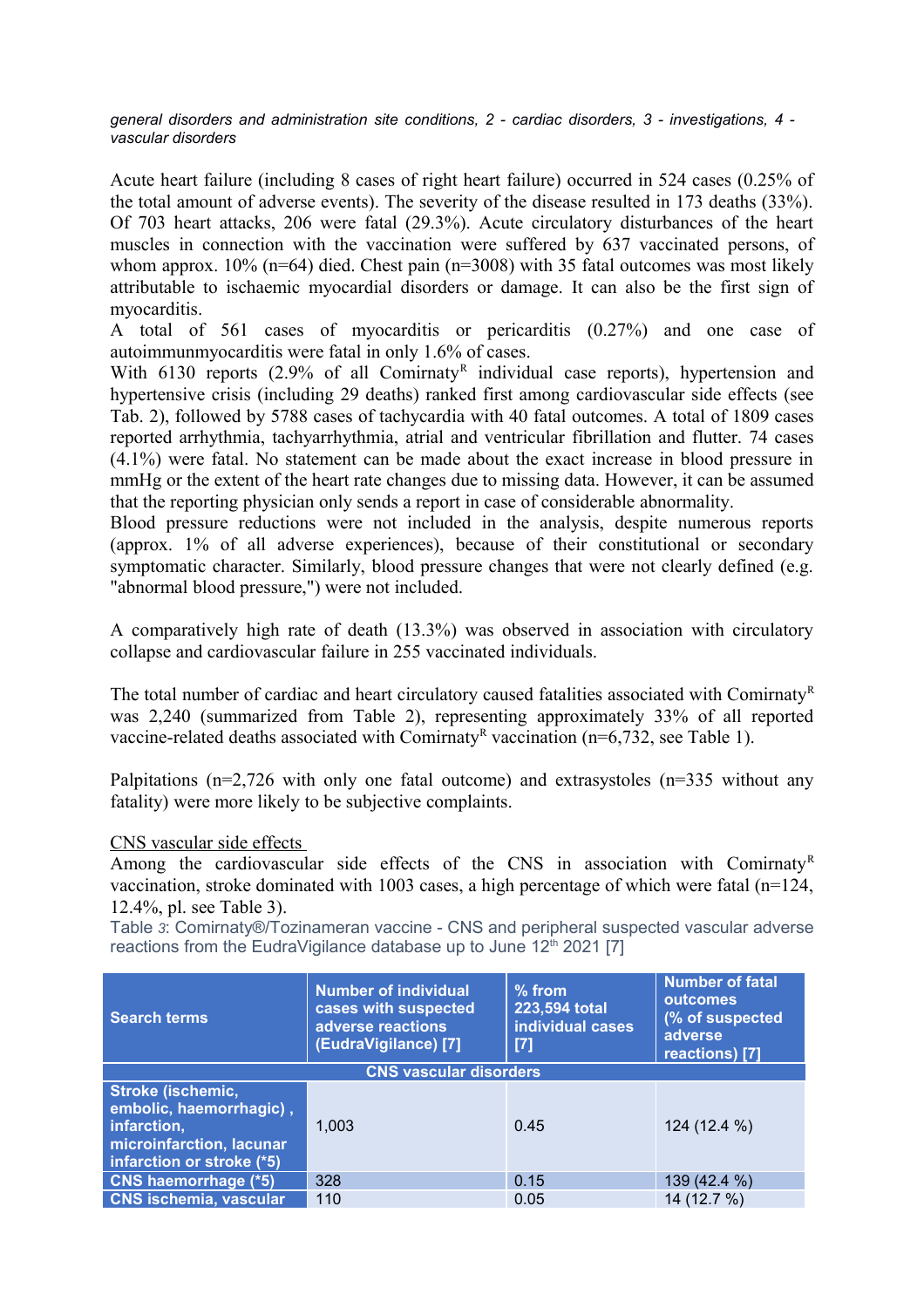| occlusion, stenosis (*5)       |                                      |       |                     |
|--------------------------------|--------------------------------------|-------|---------------------|
| <b>CNS thrombosis,</b>         |                                      |       |                     |
| embolism,                      | 254                                  | 0.11  | 26 (10.2 %)         |
| among them:                    |                                      |       |                     |
| venous sinus thrombosis        | 90                                   |       | 0.04<br>7(7.8%)     |
| $(*5)$                         |                                      |       |                     |
| <b>Transient ischemic</b>      | 455                                  | 0.2   | $5(1.1\%)$          |
| attack (*5)                    |                                      |       |                     |
| <b>CNS vasculitis (*5)</b>     | 10                                   | 0.004 | $\overline{0}$      |
|                                | <b>Peripheral vascular disorders</b> |       |                     |
| Thrombosis,                    | 2778                                 |       | 84 (3 %)            |
| embolism,                      | 1786                                 |       | 155 (8.7 %)         |
| microembolism                  |                                      |       |                     |
| among them:                    | 1639                                 |       | 0.73<br>146 (8.9 %) |
| pulmonary embolism             | 4564                                 | 2.04  | 239 (5.24 %)        |
| Total(*4, *6-9)                |                                      |       |                     |
| haemorrhage (*4, *6-9)         | 523                                  | 0.23  | 39 (7.5 %)          |
| vasculitis, phlebitis,         |                                      |       |                     |
| arteritis, vascular            | 431                                  | 0.19  | $10(2.3\%)$         |
| disorder (*4,*8,*9)            |                                      |       |                     |
| ischaemia, vascular            |                                      |       |                     |
|                                |                                      |       |                     |
| occlusion, stenosis (*4,       | 161                                  | 0.07  | 29 (18 %)           |
| $*6-9)$                        |                                      |       |                     |
|                                | <b>Lab-values</b>                    |       |                     |
| A) indicating increased        |                                      | 0.44  |                     |
| bleeding (total):              | 983                                  |       | 56 (5.7 %)          |
| among them:                    |                                      |       |                     |
| - immune-                      |                                      |       |                     |
| thrombocytopenia,              | 165                                  | 0,07  | $2(1.2\%)$          |
| - thrombozytopenia,            |                                      |       |                     |
| thrombozytopenia               | 497                                  |       | 34 (6.84 %)         |
| purpura, thromb.               |                                      | O,22  |                     |
| thrombocytopenic               |                                      |       |                     |
| purpura                        |                                      |       |                     |
| $(*3, *6)$                     |                                      |       |                     |
| <b>B) indicating activated</b> |                                      |       |                     |
| blood coagulation (total):     |                                      |       |                     |
| among them:                    | 221                                  | 0.1%  | 20 (9.0 %)          |
| - D-dimer increased,           |                                      |       |                     |
| - disseminated                 | 131                                  |       | 0.06<br>$5(3.8\%)$  |
| intravascular                  | 13                                   |       | 6(46%)              |

\*Oracle BI interactive dash board: reported suspected reactions from the reaction groups 1-general disorders and adminstration site conditions, 2-cardiac disorders, 3-investigations, 4-vascular disorders, 5-nervous system disorders, 6-blood and lymphatic system disorders, 7-gastrointestinal disorders, 8-renal and urinary disorders, 9 respiratory, thoracici and mediastinal disorders.

All without exactly defined values like , abnormal', undefined disorder etc.

**A**: bleeding/coagulation time prolonged, activated partial thromboplastin time prolonged, blood fibrinogen decreased, factor 8 decreased, coagulation factor decr, platelet count decr., prothrombin level decr., prothrombin time prolonged, heparin induced thrombocytopenia, coagulopathy, hypocoagulable state

**B**: activated partial thromboplastin time shortened, blood fibrinogen/coagulation factor increased, fibrin, platelet count incr., prothrombin level incr., prothrombin time shortened, hypercoagulation, hyperfibrinogenaemia, pl. anisocytosis, thrombocytosis.

Life-threatening intracerebral haemorrhages (n=328) were fatal in 139 vaccinated persons (42.4%). Transient ischaemic attacks were comparatively frequent (n=455) but usually not fatal. In the context of thrombotic-embolic events (n=254), 90 cases of venous sinus thrombosis were registered, of which 7 vaccinated persons died (7.8%). Overall, 10.2% died.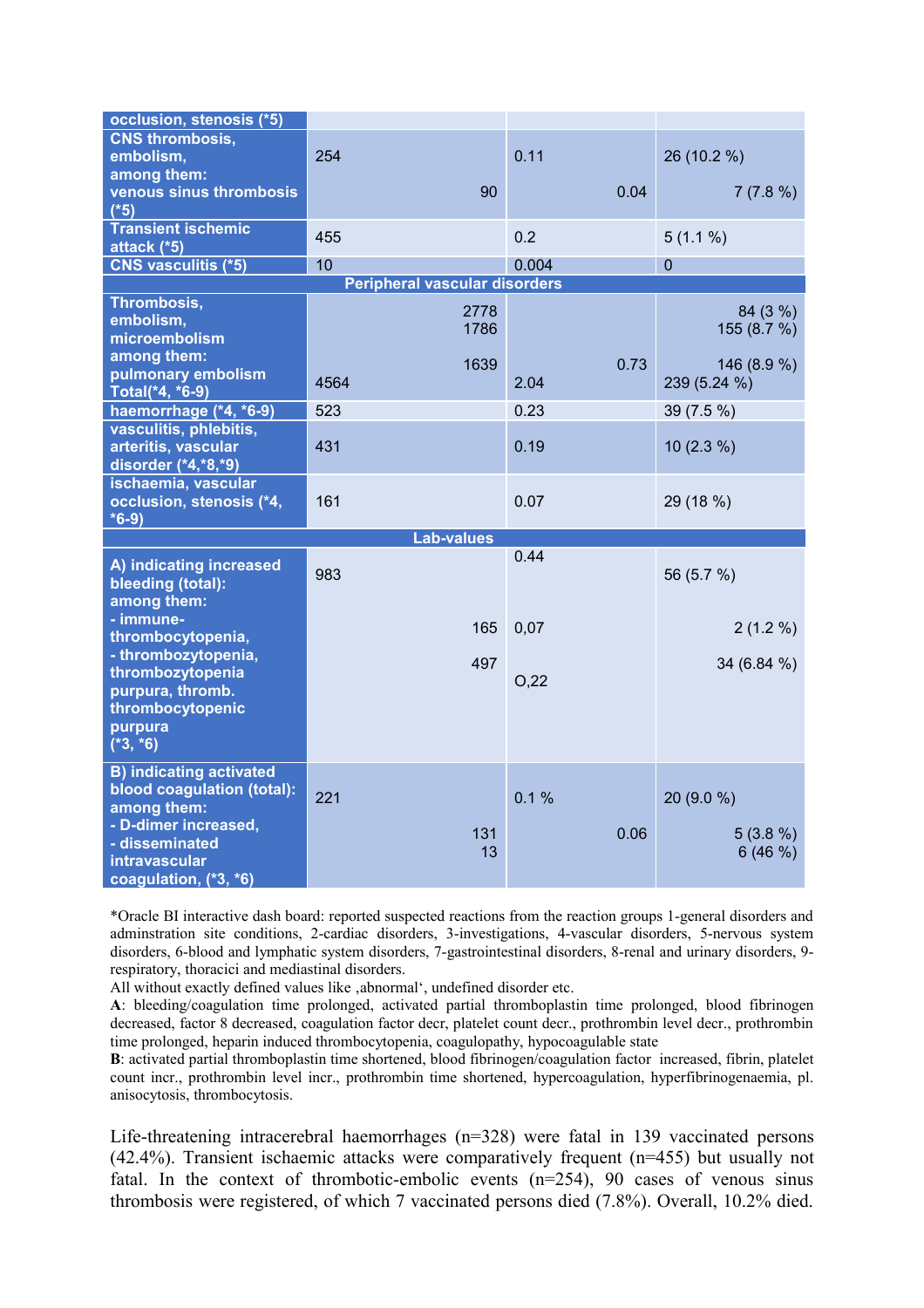Vascular occlusion, stenosis and ischemia (n=110) were rarer but still serious events (12.7% fatal). Vasculitides (n=10) occurred very rarely; no deaths were reported.

Those vaccinated with Vaxzevria<sup>R</sup> (pl. see Table 4) suffered strokes slightly less frequently (n=848 or 0.3% of individual cases) than those vaccinated with Tozinameran (n=1003 or 0.45% of individual cases). The resulting deaths were also less frequent (n=67 vs. 124). Transient ischaemic attacks, on the other hand, were relatively common (0.2% of all individual cases) and remained without serious consequences in most cases (only 0.35% fatal outcomes). Life-threatening central haemorrhages were equally frequent after Tozinameran (n=429 vs. 328 corresponds to 0.15%); they were fatal in about 30% of those affected  $(n=130)$ .

Table *4*: Vaxzevria® vaccine – CNS and peripheral suspected vascular adverse reactions from the EudraVigilance database up to June  $12<sup>th</sup> 2021$  [7]

| <b>Search terms</b>                                                                                                  | <b>Number of individual</b><br>cases with suspected<br>adverse reactions<br>(EudraVigilance) [7] | % from<br>282 643 total<br>individual cases<br>$[7]$ | <b>Number of fatal</b><br>outcomes<br>(% of suspected<br>adverse<br>reactions) [7] |  |
|----------------------------------------------------------------------------------------------------------------------|--------------------------------------------------------------------------------------------------|------------------------------------------------------|------------------------------------------------------------------------------------|--|
|                                                                                                                      | <b>CNS vascular disorders</b>                                                                    |                                                      |                                                                                    |  |
| Stroke (ischemic,<br>embolic, haemorrhagic),<br>infarction,<br>microinfarction, lacunar<br>infarction or stroke (*5) | 848                                                                                              | 0.3                                                  | 67 (7.9 %)                                                                         |  |
| CNS haemorrhage (*5)                                                                                                 | 429                                                                                              | 0.15                                                 | 130 (30.3 %)                                                                       |  |
| <b>CNS ischemia, vascular</b><br>occlusion, stenosis (*5)                                                            | 76                                                                                               | 0.03                                                 | 7(9.2%                                                                             |  |
| <b>CNS thrombosis,</b><br>embolism,<br>among them:                                                                   | 739                                                                                              | 0.26                                                 | 111 (15 %)                                                                         |  |
| venous sinus thrombosis<br>$(*5)$                                                                                    | 405 (54.8 %)                                                                                     | 0.14                                                 | 54 (13.3 %)                                                                        |  |
| <b>Transient ischemic</b><br>attack (*5)                                                                             | 576                                                                                              | 0.2                                                  | $2(0.35\%)$                                                                        |  |
| <b>CNS vasculitis (*5)</b>                                                                                           | $\overline{7}$                                                                                   |                                                      | $\mathbf 0$                                                                        |  |
|                                                                                                                      | <b>Peripheral vascular disorders</b>                                                             |                                                      |                                                                                    |  |
| Thrombosis,<br>embolism,<br>microembolism<br>among them:                                                             | 5,312<br>(64.8 %)<br>2,882 (35.2 %)                                                              |                                                      | 155 (2.9 %)<br>182 (6.3 %)                                                         |  |
| pulmonary embolism<br>Total(*4, *6-9)                                                                                | 2,495<br>8,194                                                                                   | 0.9<br>2.9                                           | 169 (6.8 %)<br>337 (4.1 %)                                                         |  |
| haemorrhage (*4, *6-9)                                                                                               | 916                                                                                              | 0.23                                                 | $22(2.4\%)$                                                                        |  |
| vasculitis, phlebitis,<br>arteritis, vascular<br>disorder (*4,*8,*9)                                                 | 702                                                                                              | 0.19                                                 | $4(0.6\%)$                                                                         |  |
| ischaemia, vascular<br>occlusion, stenosis (*4,<br>$*6-9)$                                                           | 188                                                                                              | 0.07                                                 | 18 (9.6 %)                                                                         |  |
| <b>Lab-values</b>                                                                                                    |                                                                                                  |                                                      |                                                                                    |  |
| A) indicating increased<br>bleeding (total):                                                                         | 2,861                                                                                            | 0.44                                                 | 123 (4.3 %)                                                                        |  |
| among them:<br>- immune-                                                                                             | 366 (12.8 %)                                                                                     | 0.13                                                 | 11(3%)                                                                             |  |
| thrombocytopenia,<br>- thrombozytopenia,<br>thrombozytopenia<br>purpura, thrombotic<br>thrombocytopenic              | 1,656 (57.9 %)                                                                                   | 0.59                                                 | 93 (5.5 %)                                                                         |  |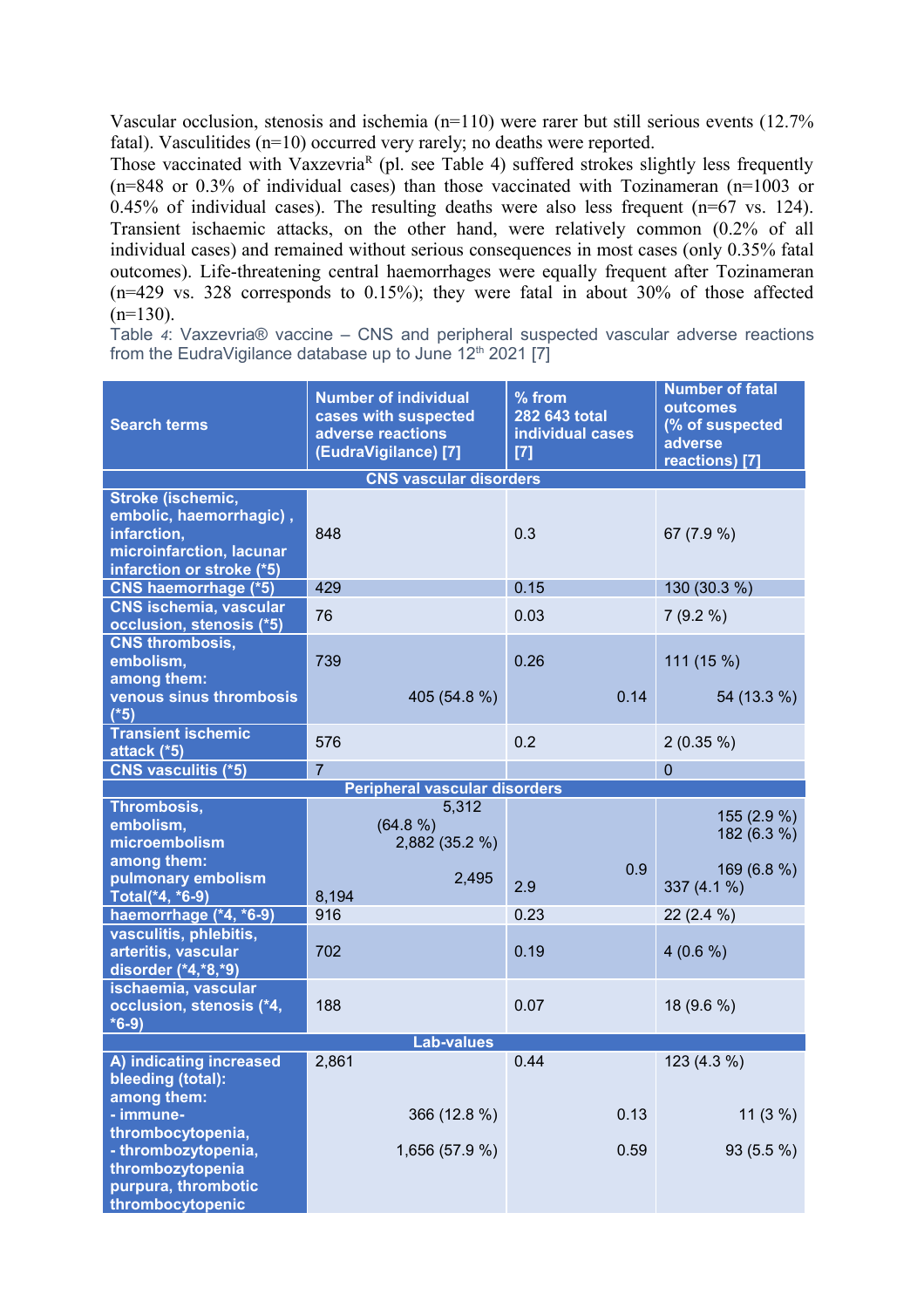| purpura<br>$(*3, *6)$                                                                     |                            |     |                           |
|-------------------------------------------------------------------------------------------|----------------------------|-----|---------------------------|
| B) indicating activated<br>blood coagulation (total):<br>among them:                      | 562                        | 0.2 | 32(5.7%)                  |
| - D-dimer increased,<br>- disseminated<br><i>intravascular</i><br>coagulation, $(*3, *6)$ | 387 (68.9 %)<br>53 (9.4 %) |     | $13(3.4\%)$<br>15 (28.3%) |

\*Oracle BI interactive dash board: reported suspected reactions from the reaction groups 1-general disorders and adminstration site conditions, 2-cardiac disorders, 3-investigations, 4-vascular disorders, 5-nervous system disorders, 6-blood and lymphatic system disorders, 7-gastrointestinal disorders, 8-renal and urinary disorders, 9 respiratory, thoracici and mediastinal disorders

All without exactly defined values like , abnormal', undefined disorder etc.

**A:** bleeding/coagulation time prolonged, activated partial thromboplastin time prolonged, blood fibrinogen decreased, factor 8 decreased, coagulation factor decr, platelet count decr., prothrombin level decr., prothrombin time prolonged, heparin induced thrombocytopenia, coagulopathy, hypocoagulable state

**B:** activated partial thromboplastin time shortened, blood fibrinogen/coagulation factor increased, fibrin, platelet count incr., prothrombin level incr., prothrombin time shortened, hypercoagulation, hyperfibrinogenämia, pl. anisocytosis, thrombocytosis.

CNS thromboses and embolisms were observed significantly more frequently than tozinameran (0.26% vs. 0.11%). In particular, the high proportion of venous sinus thrombosis with 405 cases (54.8% of central thrombosis cases) and 54 fatalities (13.3%) was striking.

Rarely, cerebral ischaemia or vascular occlusion (n=76) were reported, although these were associated with considerable lethality (9.2%) when they occurred. Central vasculitides were very rare (n=7) and did not seem to have any particular relevance for the central side effect profile.

#### Peripheral vascular side effects

A total of 4564 cases of thrombotic/embolic events (2.04% of all individual cases) were reported after vaccination with Tozinameran (pl. see tab. 3). These include 2778 thrombosis cases with 84 deaths (3%) and 1786 embolism cases, which were fatal in 155 (8.7%) vaccinated persons. Most of the embolism cases (91.8%) involved the lungs (n=1639). Of these affected, 8.9% (n=146) died.

Peripheral hemorrhages were slightly more common than central hemorrhages (n=523), but less dangerous (7.5% fatal). Inflammatory changes in the vessels were observed more frequently than in the CNS. They resulted in a comparatively low fatality rate (2.3%).

Ischaemic conditions, vascular occlusions and stenoses occurred approximately equally often compared to central disorders (0.05-0.07%) and were also similarly serious (13-18% fatalities).

Increased blood coagulation was reported in 221 individual laboratory reports (0.1% of all individual cases); 9% were fatal. The proportion of increased D-dimer was only 131 cases associated with a 3.8% fatal outcome.

The frequency of laboratory values indicating delayed or inhibited coagulation exceeded the total number of hemorrhages (n=851), with 983 individual reports. The death rate associated with the laboratory values was 5.7%. The number of immune thrombocytopenias was 165, and the number of related deaths was 1.2%. A total of 497 thrombocytopenias, including 34 deaths (6.84%), were reported.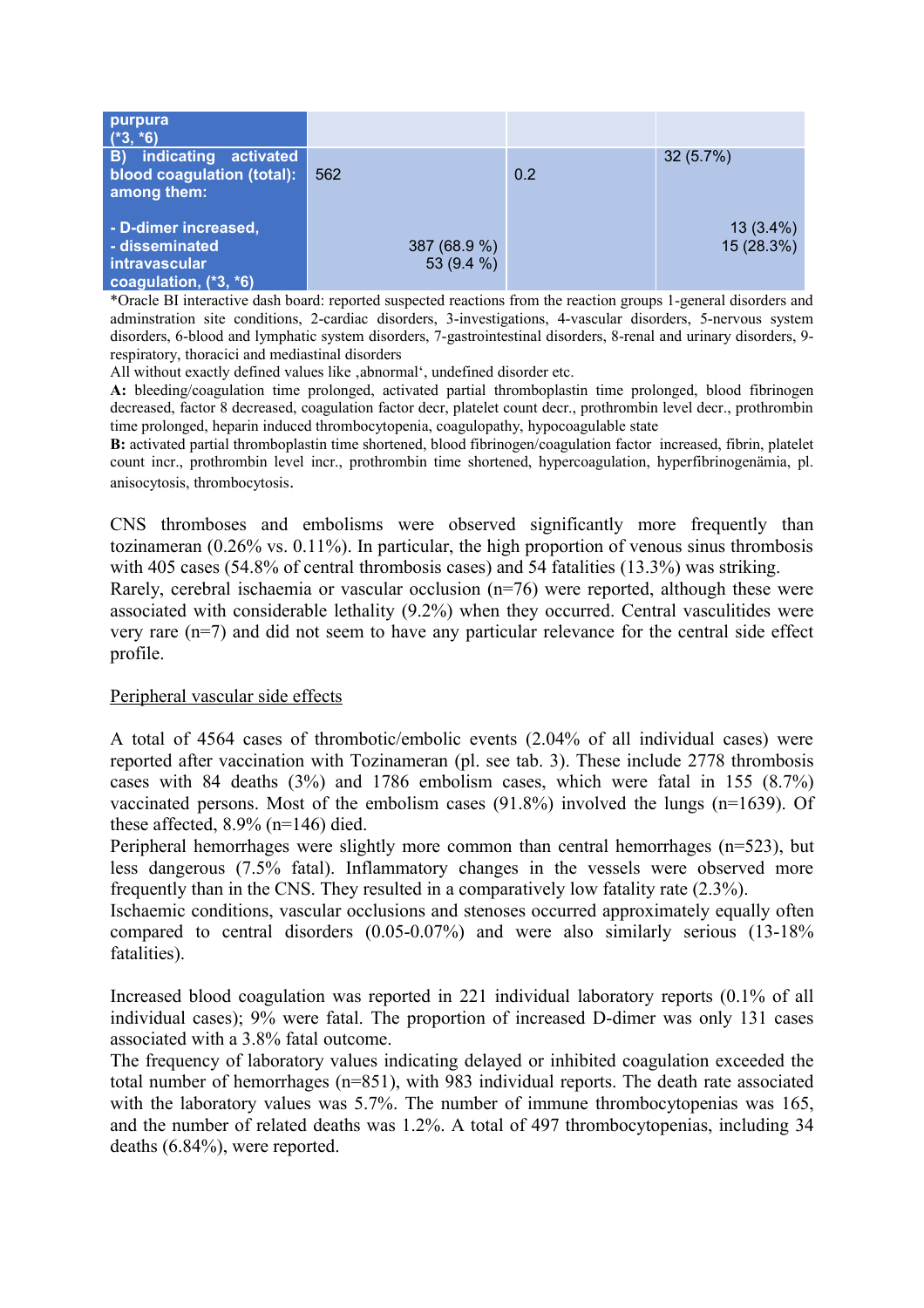Peripheral thrombosis and embolisms dominated the side effects associated with blood coagulation disorders after vaccination with Vaxzevria<sup>R</sup>, with a total of 8,194 cases (2.9% of individual cases, pl. see tab. 4). This is slightly higher than after Tozinameran (2.04%). 337 cases (4.1%) were fatal. Most of the embolism cases (86.6%) involved the lungs (n=2495). Of these affected,  $6.8\%$  (n=169) died.

There was no difference in the percentage of peripheral haemorrhages between the AstraZeneca vaccine and tozinameran (0.23% of all individual cases) or in cases with peripheral inflammatory vascular diseases (0.19%) and in cases suffering from ischaemia and vascular occlusion (0.07%). It should be noted, however, that lethal outcomes in these three categories were significantly less frequent in connection with the AstraZeneca vaccination than after tozinameran.

Laboratory findings of increased blood clotting were reported in 562 individual cases (0.2%); 5.7% (n=32) were fatal. These values are out of proportion to the 8,933 cases of central and peripheral thrombosis/embolism observed, unless considered an add-on. The same applies to the detection of elevated D-dimer (n=387 cases associated with 3.4% fatal outcomes).

The incidence of laboratory values indicating delayed or inhibited blood coagulation was higher (n=2,861 individual cases) than the total number of reported cases of haemorrhages (n=1,345). The case fatality rate associated with the laboratory values was 4.3%.

The number of immune thrombocytopenias was 366, and the number of related deaths was 3%. A total of 1656 thrombocytopenias, including 93 deaths (5.5%), were reported.

#### **Discussion**

Covid-19 vaccine-associated suspected side effects and related deaths are alarming in European countries and in Germany, as already reported by Lawrie for UK [6]. It is 50 to 200 times the number of any vaccinations during recent years in Germany. Presumably, the reporting rates would be even higher if the known underreporting could be reduced.

One of several reasons for underreporting is ignorance of possible side effects. In the clinical trials that led to the approval of, e.g., Comirnaty<sup>R</sup>, predominantly local reactions were identified [11]. Pain, swelling and redness at the injection site, chills, fever, fatigue, headache, muscle and joint pain and/or nausea occurred in 10% to approx. 84% of cases. Few cases of anaphylaxis, facial paresis and appendicitis have been described. These comparatively harmless side effects are well communicated to the public and medical profession alike.

Some important cardiovascular side effects after COVID-10 vaccination were recently reported for the first time [19]. Over a comparatively short period of time (between December 15, 2020 and January 24, 2021), 4,863 (out of a total of 103,954 side effects = 4.7%) cardiovascular adverse events have been analysed. The most common events were tachy-/arrhythmias and increases in blood pressure. Myocardial infarctions, cardiac arrests and circulatory collapses were more common in the elderly  $($  >  $75$  years), while blood pressure increases and arrhythmias were common in all age groups. No case of acute heart failure, stroke, sinus vein thrombosis or embolism has been reported.

However, after only a few months of pharmacovigilance more, the spectrum of reported ADRs has been expanded considerably. This report does not claim to be a complete analysis of all collected individual cases after vaccination, but focuses on acute important cardiovascular adverse reactions that have not been considered so far, but for which there exists a plausible hypothesis.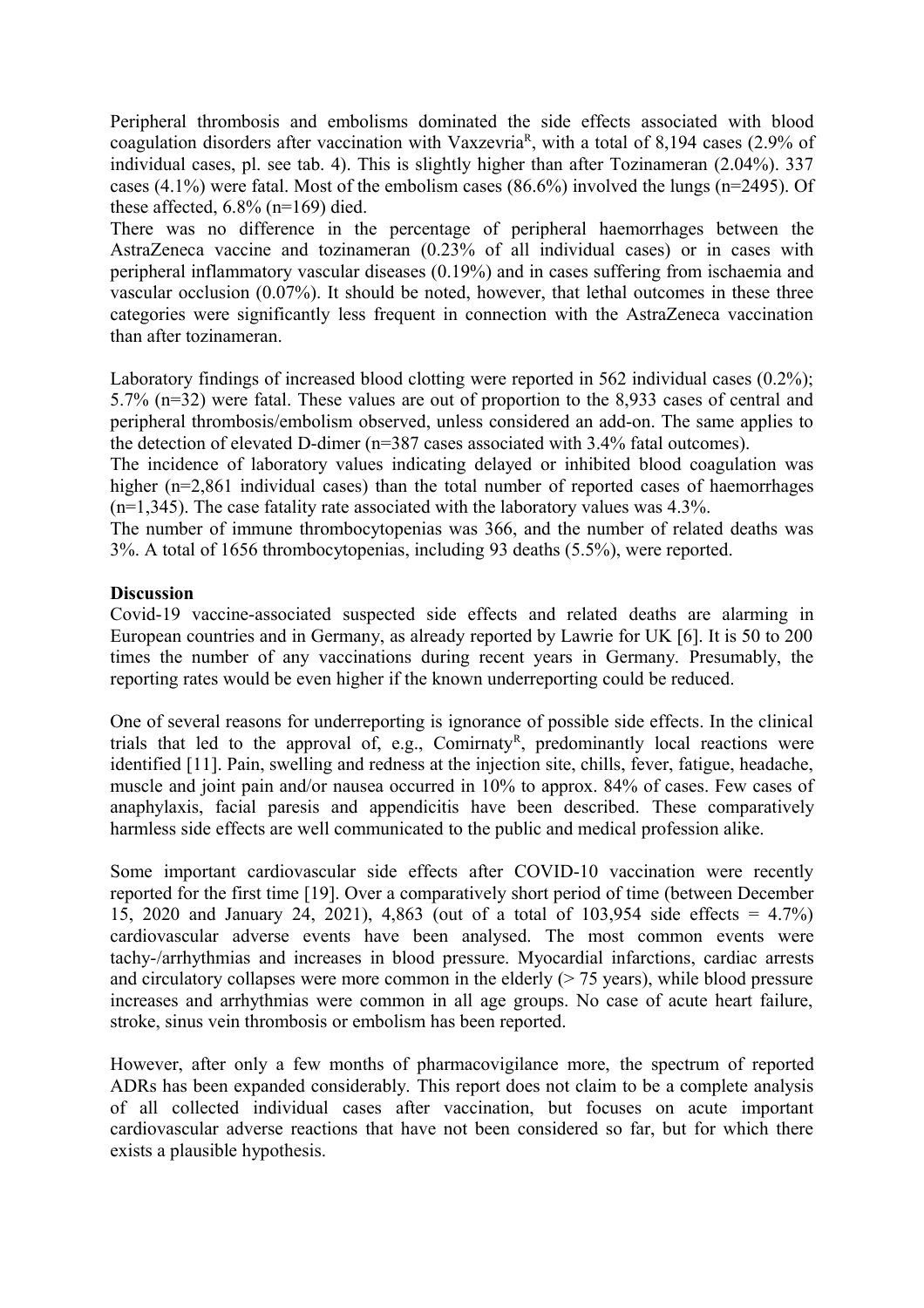1. Cardiac arrests reported in association with Comirnaty<sup>R</sup> vaccination, cases of acute heart failure, of acute myocardial infarction and cases of acute cardiovascular disorders/myocardial ischemia as well as many cases of chest pain are a matter of concern. Some of these disorders occur much more frequently, at least as frequently as the cases of myocarditis/pericarditis (n=562), and, moreover, are much more serious (fatal outcome between 10-92% vs. 1.6% in cases of myocarditis/pericarditis). In contrast to myocarditis/pericarditis, in which the European pharmacovigilance authority PRAC has recently identified as a possible side effect of mRNA vaccines [18], the other more serious side effects have not yet received any attention.

The spectrum of suspected ADRs is dominated by 6,130 reports of acute elevated blood pressure (2.9% of all reported individual cases), including cases of hypertensive crisis followed by cases suffering from tachycardia ( $n= 5,788, 0.7\%$  fatal outcome) and arrhythmias (n=1,809, 4.1% fatal outcome). These cases of blood pressure increase are more than anecdotal events reported by Zappa [12] and should create a strong signal.

Interestingly, this spectrum is qualitatively quite similar to the cardiovascular symptomatology of Covid-19 disease [4, 5].

The pathophysiology underlying cardiovascular manifestations is probably multifactorial involving pre-existing comorbidities and may be exaggerated by downregulation of ACE2, the physiological counterpart of an activated renin-angiotensin-aldosterone-system pathway. ACE2 is expressed in the endothelium of coronary arteries, myocytes, fibroblasts, epicardial adipocytes, vascular endothelial and smooth cells, the gut, tracheal and bronchial epithelial cells, type 2 pneumocytes, macrophages, the kidney, testis and brain [5, 13]. Therefore, it is not surprising that infection with SARS-Cov 2 or induced spike protein production trigger symptoms in organs equipped with ACE2 receptors.

The findings of this analysis confirm the hypothesis that isolated spikes may be able to trigger serious, sometimes life-threatening cardiovascular reactions. The reason for this could be the dysregulation of the RAAS initiated by ACE2 downregulation. Subjects with pre-existing ACE2-deficiency may be particularly at risk. Whether ACE2 upregulation by ACEIs/ARBs [14] counteracts these effects is unclear up to date and should be the subject of further investigation.

In any case, more attention should be paid to cardiac and heart circulatory side effects associated with Covid-19 vaccination. After all, they accounted for about 33% of the total fatalities associated to Comirnaty<sup>R</sup>.

**2.** Thrombotic/embolic complications in the CNS and periphery that have been reported after vaccination have also been observed in critically ill COVID-19 patients [5]. Because of their frequency and dangerousness, they require special attention and knowledge.

Strokes and intracerebral haemorrhages were observed after the application of both vaccines. However, venous sinus thrombosis associated with Vaxzevria<sup>R</sup> was approximately 3.5 times more frequent than after tozinameran (405 cases=0.14% vs. 90 cases= 0.04%) and more dangerous (13.3% fatal after Vaxzevria<sup>R</sup> vs. 7.8%). In this context, a yet unknown reinforcing influence of the adenoviral vector should be considered. In some cases, a similarity to autoimmune heparin-induced thrombocytopenia (aHIT) has been postulated [8, 15].

Peripheral thrombosis or embolism is one of the dominant cardiovascular adverse reaction profile of the spike-producing vaccines. Related reports occurred slightly more frequently after Vaxzevria<sup>R</sup> (2.9 %) than after Comirnaty<sup>R</sup> (2.04 %). Embolism primarily affected the lungs (87-92% of all embolic cases) and was fatal in 7-9%. Mesenteric artery occlusions occurred, which is why peripheral vascular occlusions should be considered when an ileus occurs in connection with vaccination. Based on the ADR profile of Comirnaty<sup>R</sup>, it appears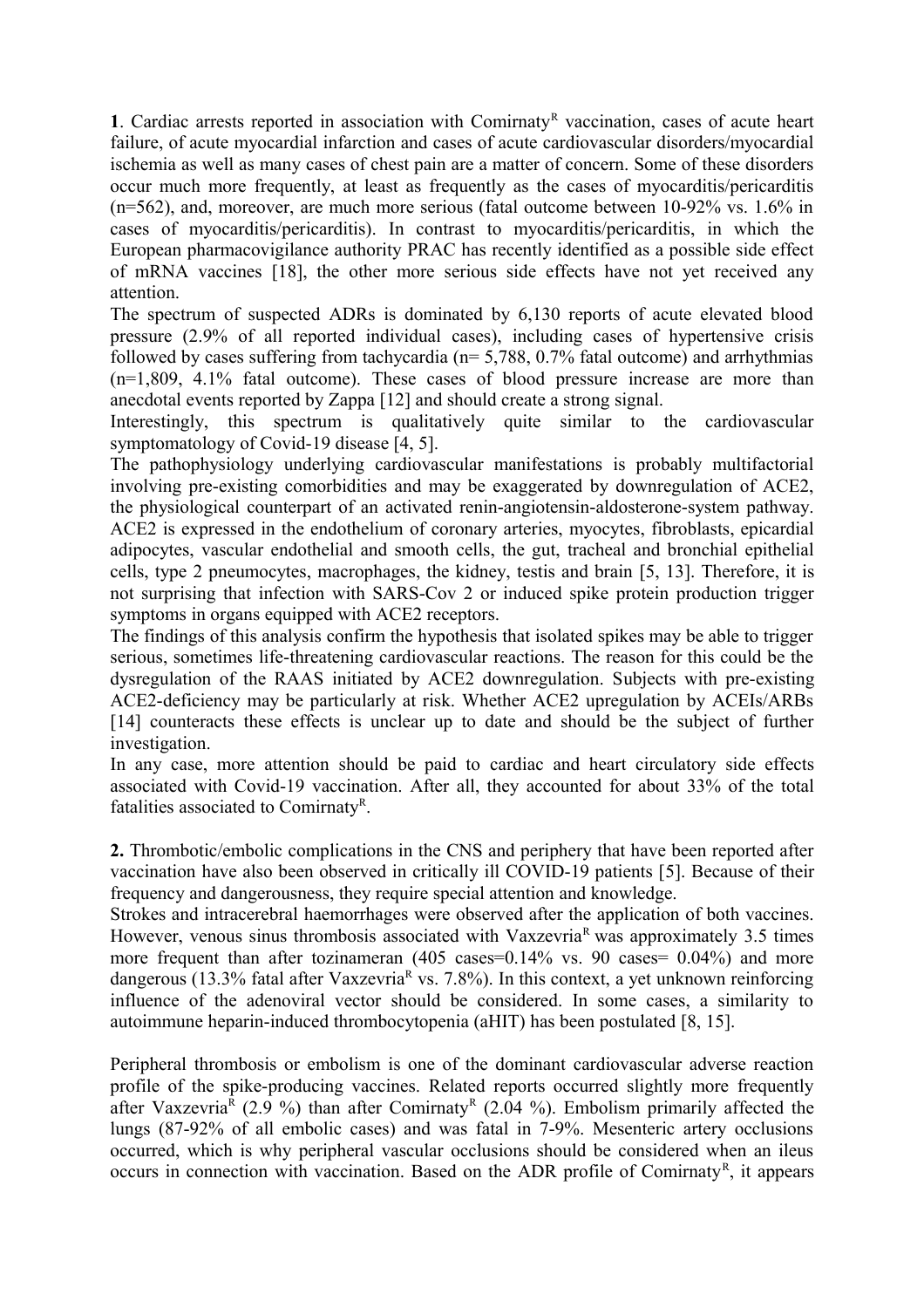that the thrombotic/embolic risk is not exclusively vector vaccine-related. It may be a classspecific phenomenon of spike-producing vaccines.

Reports of increased blood coagulation (0.1-0.2%) are much fewer than the numerous cases of peripheral and CNS thrombosis/embolisms (2.15-3.16%). A cascade of different causes related to vaccination seems to be responsible for this phenomenon. Triggering by immunological processes or Ang II overactivation induced by ACE2 downregulation resulting in stimulation of coagulation and downregulation of NO, enhancement of sympathetic activity and vascular dysfunction are worthy of discussion. Platelet activation and aggregation triggered by SARS-Cov-2 and spike protein (involving ACE2) were already demonstrated in 2020 in COVID-19 patients [16]. This important finding should be included in the explanation of thrombosis cases after vaccination.

Numerous cases of immune thrombocytopenia (ITP) were reported more frequently after application of the AstraZeneca vaccine  $(0.13\% = 130/100\,000$  vaccinated subjects) than after Comirnaty<sup>R</sup> (0.074% = 74/100 000). Their proportion of blood clotting disorders was 16.8% after Comirnaty<sup>R</sup> compared to 12.8% after Vaxzevria<sup>R</sup>. Compared to the ITP prevalence in Germany (9-26/100 000 [17]), the proportion of affected persons among the vaccinated is high and points to a possible additional triggering factor by the vaccines.

The number of thrombocytopenias clearly exceeded that of ITP. The phenomenological recording does not allow any conclusions to be drawn about the causation or correlations with the extent of the thrombotic-embolic events. However, the twice as high values according to Vaxzevria<sup>R</sup> (0.59% vs. 0.22% according to Comirnaty<sup>R</sup>) require further research.

Limitations of the investigation result from the individual reporting and recording procedure, the lack of detailed individual information and the lack of an appropriate comparison population.

#### **Conclusions**

The quantity and quality of the analysed general side effects of COVID-19 vaccines and the specific cardiovascular side effects of Comirnaty<sup>R</sup> and Vaxzevria<sup>R</sup> are a matter of concern.

Most of the reported cardiovascular, sometimes life-threatening, side effects might be related to an increase in activity and/or dysregulation of the RAAS by ACE2 downregulation. Their share in the fatal side effects is considerable at approx. 33%.

Because of their frequency and importance, they should exert a signaling function and need to be better communicated. It is incomprehensible why cardiovascular adverse reactions, with the exception of myocarditis, have remained unconsidered thus far.

Furthermore, it is not plausible why thrombosis/thrombocytopenia provoked a signal effect only for vector-based vaccines and not for mRNA-based vaccines with essentially similar reported ADRs.

Prospective investigations should clarify in detail the causality between the reported suspected cardiovascular adverse events and the spike-producing COVID-19 vaccines.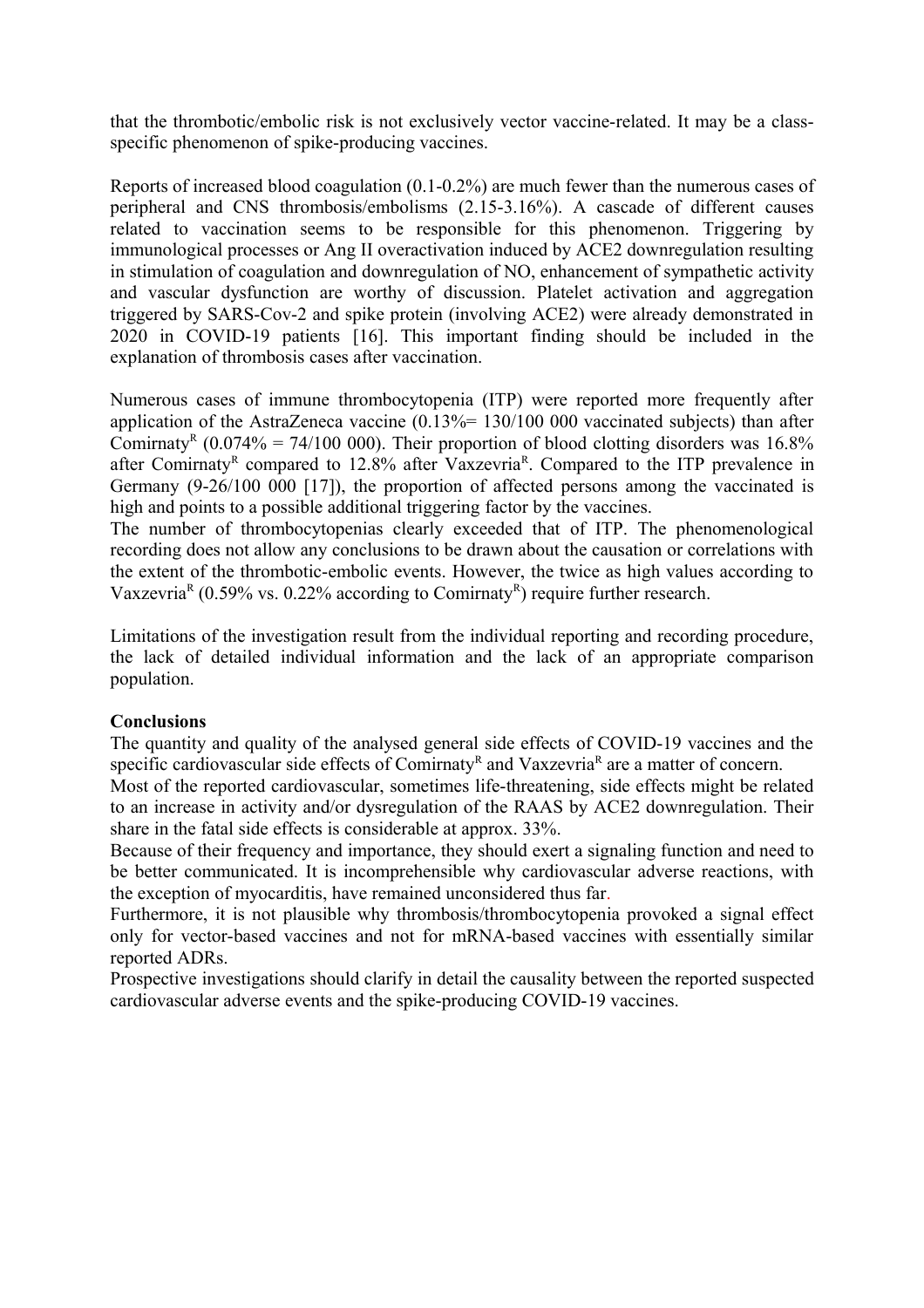## **Conflict of interest**: no

**Acknowledgement:** For constructive discussions, critical comments and technical support, I am grateful to Em. O. Univ. Professor Dr. med. Hartmut Glossmann, Inst. f. Biochemical Pharmacology of the Medical. Faculty of the University of Innsbruck

#### **References**

- 1. Maier H J, Bickerton E and Britton P: Coronaviruses: An Overview of Their replication and Pathogenesis. Coronaviruses. 2015; 1282:1-23. <https://www.ncbi.nlm.nih.gov/pmc/articles/PMC4369385/>
- 2. Donoghue M, Hsieh F, Baronas E, Godbout K, Gosselin M, Stagliano N et al.: A Novel Angiotensin-Converting Enzyme-related Carboxypeptidase (ACE2) Converts Angiotensin I to Angiotensin 1-9. Circulation Research. 2000: e1-e9 <https://doi.org/10.1161/01.RES.87.5.e1>
- 3. Lehmann, K J: Rezeptorvermittelte Wirkungen von SARS-CoV-2 und Spike-Proteinen, 26.2.2021;DOI:[10.13140/RG.2.2.13081.13928](http://dx.doi.org/10.13140/RG.2.2.13081.13928); [www.karla-lehmann.de](http://www.karla-lehmann.de/)
- 4. Zheng Y Y, Ma Y T, Zhang J Y, Xie X: Covid-19 and the cardiovascular system. Nature Reviews cardiology 2020: 17, 259-260
- 5. Gupta A, Madhavan M V, Sehgal K, Nair N, Mahajan S, Sehrawat T S et al. Extrapulmonary manifestations of COVID-19. Nature Medicine 2020 July (Vol.26), 1017-1032
- 6. Lawrie T: Letter to Dr. Raine/Medicines and Healthcare Products Regulatory Agency; 9 june 2021: Urgent preliminary report of Yellow Card data up to 26th May 2021
- 7. [https://www.adrreports.eu/en/search\\_subst.html](https://www.adrreports.eu/en/search_subst.html)
- 8. Verdachtsfälle von Nebenwirkungen und Impfkomplikationen nach Impfung zum Schutz vor Covid-19, Sicherheitsbericht PEI vom 10.06.2021
- 9. PEI: Auswertung der Verdachtsmeldungen von Impfkomplikationen (01.01.2014- 31.12.2014) liste-impfreaktionen-bewertung-2014.pdf
- 10.[http://52625146fm.pei.de/fmi/webd/#UAWDB](#page-12-0)
- <span id="page-12-0"></span>11. Lehmann K: Was man zum Covid-19-Impfstoff Comirnaty<sup>R</sup> wissen sollte! 7.1.2021; [www.karla-lehmann.de](http://www.karla-lehmann.de/)
- 12.Zappa M, European Journal of Internal Medicine, https://doi.org/10.1016/j.ejim.2021.06.013
- 13.Verdecchia P, Cavallini C, Spanavello A and Angeli F: The pivotal link between ACE2 deficiency and SARS-Cov-2 infection. Eur J Intern Med. 2020 Jun; 76:14-20.
- 14.Bauer A, Schreinlechner M, Sappler N, Dolejsi Th, Tilg H, Aulinger B A et al. Discontinuation versus continuation of renin-angiotensinsystem inhibitors in COVID-